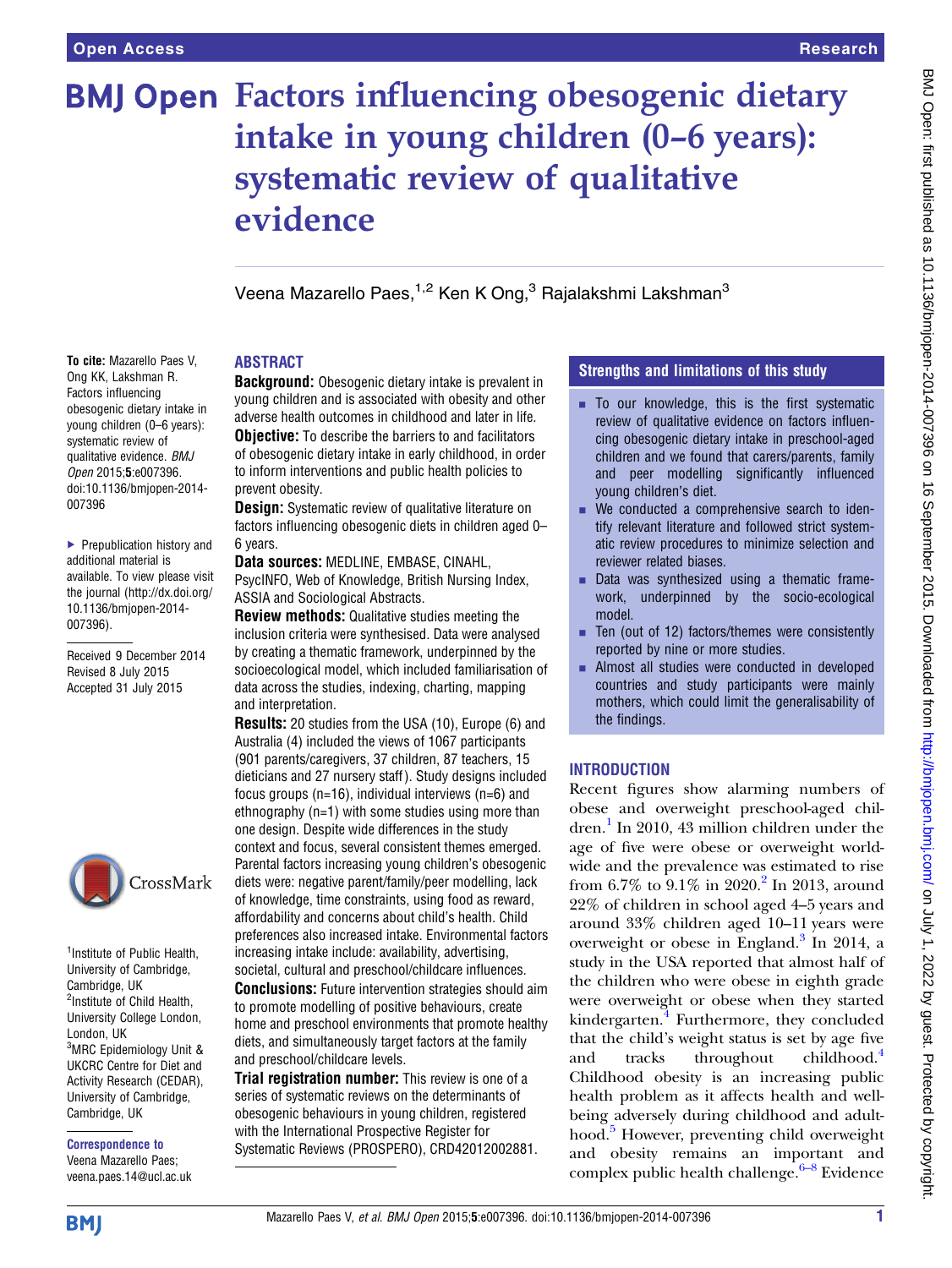indicates that an individual's behaviour is influenced by a multitude of factors operating at different levels of the socioecological model of health behaviour.<sup>[9 10](#page-6-0)</sup>

Quantitative evidence suggests that energy balance-related behaviours (EBRBs) such as consumption of energy dense, nutrient poor food (eg, unhealthy snacks) and drink (eg, sugar-sweetened beverages, SSBs) and sedentary behaviours (eg, TV viewing) are the main cause of the increase in overweight and obesity in chil $dren.$ <sup>11–[13](#page-6-0)</sup> Targeting these multiple EBRBs could help prevent overweight and obesity, since they are known to lie on the causal pathway of weight gain in young children.14–[16](#page-6-0) SSB consumption is associated with obesity, and predictive of excess weight gain<sup>17</sup>  $\frac{18}{18}$  and responsible for the higher caloric intakes among SSB consumers[.19](#page-7-0)

There is increasing evidence that certain dietary intake patterns (obesogenic diet) are associated with obesity, excess weight gain and other adverse (physical, emotional, educational and social) outcomes in childhood and adulthood. $20-23$  $20-23$  For example, energy-dense diets that are poor in essential nutrients (non-core foods) have adverse effects on obesity prevalence as well as on general health status and well-being. $6$  Sedentary behaviours and obesogenic dietary intake patterns of fast food, snacks (high fat, sweet, salt) and SSB consumption, adopted during childhood, are known to track into adulthood. $24-27$  $24-27$  Consumption of SSBs (such as fruit juices/drinks or fruit-flavoured beverages which have high sugar content) in young children is a risk factor for overall poor diet<sup>[19](#page-7-0)</sup> and oral health.<sup>[28 29](#page-7-0)</sup>

Early childhood is seen as a period of habit formation and a crucial time for interventions to prevent overweight and obesity.<sup>[30](#page-7-0)</sup> In order to change dietary behaviours, it is important to understand the factors influencing these behaviours and interventions targeting these factors may be more effective.<sup>[14](#page-6-0) [31](#page-7-0)</sup> Modifying lifestyle has become an important avenue for investigation, since evidence suggests that complex interventions involving multiple methods are required to change dietary behaviour.<sup>30</sup>

However, most studies addressing this topic are quantitative and on school-aged children and adolescents, with few studies conducted specifically among preschool-aged children. Qualitative research informs quantitative research and guides the design of intervention and practice.<sup>32</sup> This paper systematically synthesises the qualitative evidence on the factors influencing obesogenic dietary intake in preschool children underpinned by the socioecological model, in order to inform obesity preventative strategies.

# **METHODS**

An iterative scoping stage (with input from experts) was followed by a combined search strategy with terms related to population (preschool children aged 0– 6 years), exposure and outcome (fruit and vegetable consumption, SSB and other obesogenic diet consumption, physical activity and sedentary behaviours) to identify papers. The overall study design, search, inclusion/

exclusion and quality assessment strategies are previously described in the published protocol $^{33}$  $^{33}$  $^{33}$  and follow review methods described by the Evidence for Policy and Practice Information (EPPI) Centre for the rigorous conduct and reporting of systematic reviews for policy and practice.<sup>[34](#page-7-0)</sup>

# Search strategy

The search strategy for literature was comprehensive and was without period or language restrictions (see online supplementary table S1). We also handsearched and contacted authors of included studies to identify relevant literature. A total of 37 868 articles were identified through search of eight electronic databases in August 2012, after deduplication (MEDLINE n=20 374, EMBASE n=17 331, CINAHL n=775, PsycINFO n=1868, Web of Knowledge n=13 455, BNI n=291, ASSIA n=113 and Sociological Abstracts n=135). The flow chart of the literature search is presented in fi[gure 1](#page-2-0). A rerun search of June 2014 yielded 8908 articles after deduplication. The results of the 10 additional qualitative studies that met our inclusion criteria have been reported in the discussion. No additional themes emerged from these recent studies and the overall conclusions of our review did not change.

## Study selection

Qualitative studies providing a greater understanding of the factors influencing obesogenic dietary intake in preschool-aged children were included (see inclusion/ exclusion criteria in online [supplementary table](http://bmjopen.bmj.com/lookup/suppl/doi:10.1136/bmjopen-2014-007396/-/DC1) S2). The following foods were included as obesogenic diets: snacks high in sugar, salt or fat (eg, crisps, chips, cakes, pastry, sweets and chocolate), combinations of foods (eg, fast food, junk food, convenience food and takeaway food), diets categorised by other researchers as obesogenic (eg, non-core foods, non-prudent diet and western diet) and SSBs (soft drinks, fruit juices, other sweetened drinks).

### Quality assessment

A standard quality assessment tool for qualitative study designs, as specified by the EPPI centre, was used  $34$  and investigated the following preset criteria: research questions clearly stated, approach appropriate for the research question, qualitative approach clearly justified, study context clearly described, role of the researcher clearly described, sampling method clearly described, sampling strategy appropriate for the research question, method of data collection clearly described, data collection method appropriate, method of analysis clearly described, analysis appropriate for the research question, and conclusions supported by sufficient evidence. Quality of the studies was based on the total quality assessment score—'high': met 9–12 quality criteria, 'intermediate': met 5–8 quality criteria, 'low': met 4 or less quality criteria.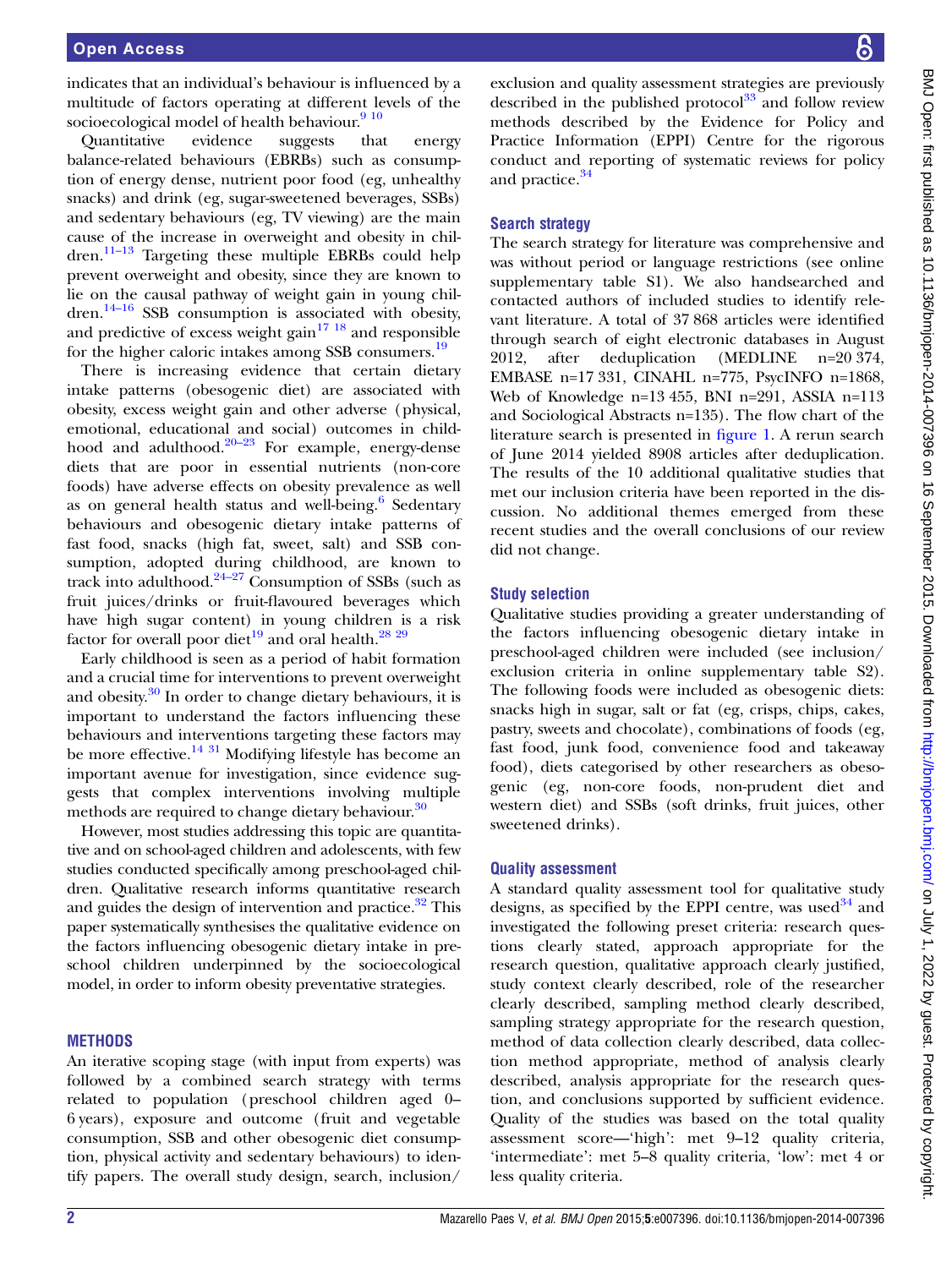<span id="page-2-0"></span>Figure 1 Flow chart of the systematic literature search for qualitative studies on obesogenic dietary intake in young children.



\* Results of studies included only in discussion following an update to the search in June 2014.

Study selection and quality appraisal was performed by one author (VMP) and all included studies were double reviewed (RL). Of the 37 868 articles, 286 papers were shortlisted for further review. From these, 17 qualitative studies describing the factors influencing obesogenic dietary intake in young children (0–6 years) were included in the review. Three additional papers were identified in August 2013, two  $35\frac{36}{10}$  through correspondence with first authors of included studies and one<sup>37</sup> from the personal database of one of the authors (RL).

All excluded studies were recorded with details and reasons for exclusion. Nineteen papers, mainly conference abstracts or PhD theses, without peer-reviewed fulltext papers, were also excluded and have been accounted for in the flow chart (figure 1) as excluded for 'other reasons'.

### Data extraction and analyses

The included qualitative studies (n=20) reported outcomes of interviews, focus groups and participant observation.

A pre-piloted Excel spreadsheet was used to collect information about the study objectives, settings, sample size and selection and other details of the research methods. The data extraction and analysis followed the thematic framework approach underpinned by the socioecological model and included familiarisation of the data across the studies, creating a thematic framework, indexing, charting, mapping and interpretation.[38 39](#page-7-0) Data extraction involved an iterative process of reading and rereading of the studies, the identification of themes concerning views on factors influencing obesogenic dietary intake. A stepwise approach was used to compare and consolidate the initial themes into one list and finally a summary into overarching themes. Details of individual studies (including methods, emergent themes, participant quotes and author conclusions) are documented in online [supplementary table](http://bmjopen.bmj.com/lookup/suppl/doi:10.1136/bmjopen-2014-007396/-/DC1) S3. The thematic framework was created by RL and double-checked by VMP to ensure agreement and consistency in data extraction and reporting. Any disagreement was resolved by consensus.

### RESULTS

### Study characteristics

The included studies (n=20) had a total of 1067 participants (901 parents/caregivers, 37 children, 87 teachers, 15 dieticians and 27 nursery staff, ie, 9 managers, 6 cooks and 12 other staff). Studies were mainly con-ducted in developed countries (USA n=8,40-[47](#page-7-0) Mexico n=1,<sup>[48](#page-7-0)</sup> Canada n=1,<sup>[49](#page-7-0)</sup> Australia n=4,<sup>[37 50](#page-7-0)–52</sup> UK n=3,<sup>[36 53 54](#page-7-0)</sup> Sweden n=1,<sup>[55](#page-7-0)</sup> multiple (6 and 8 countries, respectively) and countries in Europe n= $2,35,56$  between 2004 and 2013. Eighteen studies were of high quality and two were of intermediate quality.<sup>[43 47](#page-7-0)</sup> Qualitative evidence on SSB intake was identified from 8 studies, $35\frac{41}{42}\frac{42}{47}\frac{48}{48}\frac{50}{53}\frac{53}{56}$  and data on obesogenic food intake from 18 studies. $36 \frac{3740}{42-56}$  $36 \frac{3740}{42-56}$  $36 \frac{3740}{42-56}$  Most studies (n=13)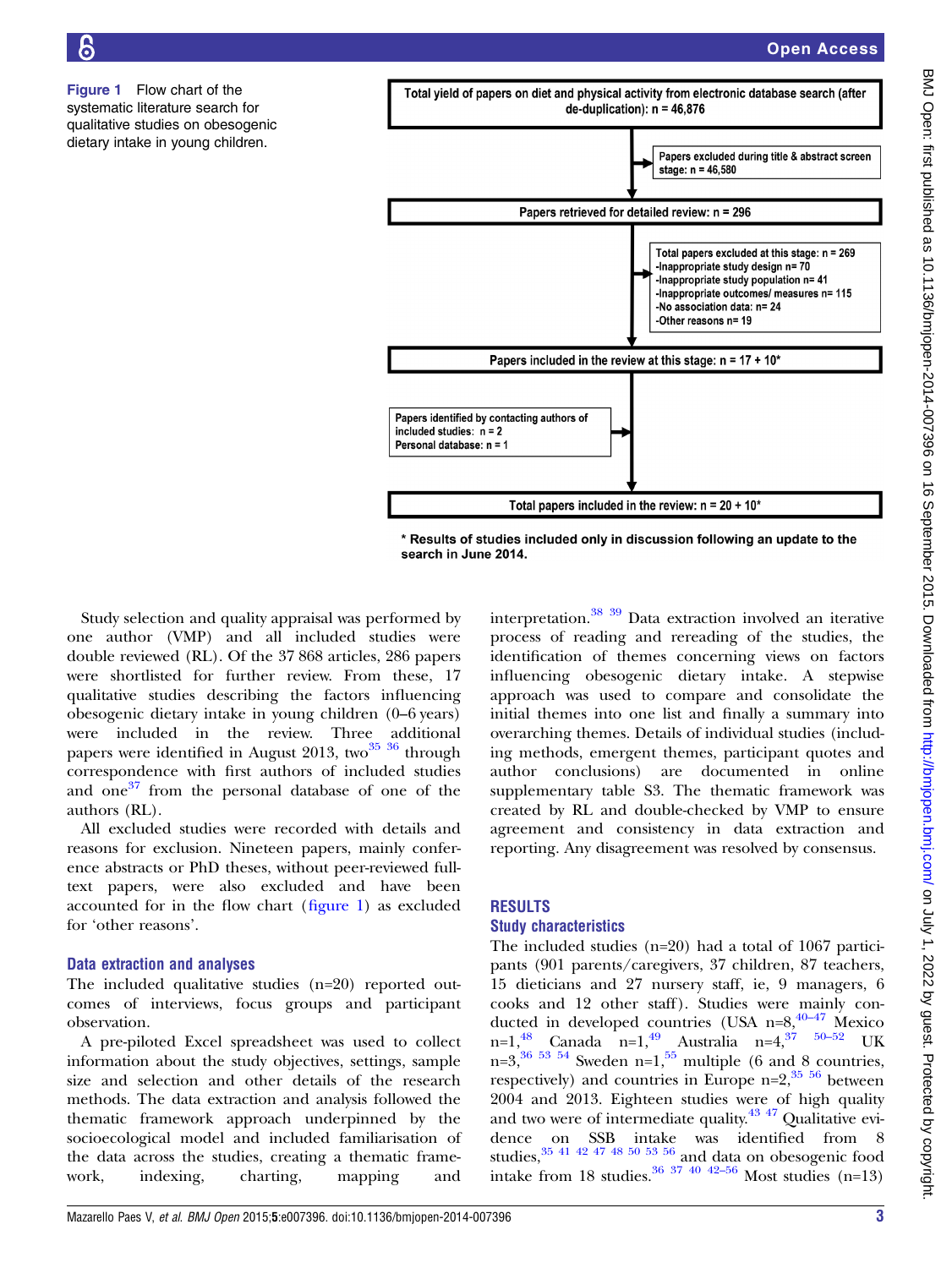were in non-generalisable populations such as obese children or low-income families, and these were categorised as non-representative of the general population.35–[37](#page-7-0) 40–[47 50 53](#page-7-0)

Eleven of the 20 studies aimed to recruit parents, $^{36}$   $^{37}$   $^{40}$   $^{41}$   $^{46}$   $^{48}$   $^{49}$   $^{51}$   $^{53}$   $^{55}$   $^{56}$  three recruited only mothers,  $42 \frac{47}{52}$  one had only fathers,  $43$  one had only child participants<sup>[50](#page-7-0)</sup> and four had mixed populations, that is, parents and teachers<sup>35</sup>; mothers and dieticians<sup>45</sup>; mothers and children, $44$  and nursery staff, parents and children.<sup>[54](#page-7-0)</sup> Overall, the number of fathers recruited per study was small.<sup>[40 41 43 46 48 55 56](#page-7-0)</sup> The study designs varied: 16 studies held focus groups, 6 interviewed individual participants and 1 was an ethnographic study,  $54$ with some studies using more than one data collection method. The number of participants in each study ranged from 6 to 209. Most studies included children aged 2–6 years and only four studies specified that chil-dren below 2 years were included.<sup>[36 43 45 47](#page-7-0)</sup>

#### Thematic analysis

Several behavioural factors were identified as barriers to or facilitators of healthy diet and, despite of differences in study context and focus, 15 themes were identified with 12 themes reported consistently by three or more studies (see online supplementary table S3). The factors were thematically coded and analysed at three levels as per the socioecological model (table 1): child (1 theme), parental/family (7 themes) and environmental (4 themes). Participant (parent, mother, father, child, teacher, etc) quotes are presented in parentheses to illustrate points in respective themes.

#### Themes identified Child factors

#### Child's preference/likes

This was the only child-level theme identified and was reported by 14 studies. These studies found child's taste

preferences, attitudes, likes and dislikes towards food/ beverage consumption and difficult feeding/fussy eating to be factors influencing diet in young children, with parents usually offering what the child preferred. ("Your child can influence how you feed them, definitely, depending on their likes and dislikes"—Parent.<sup>37</sup> "We feel like we've got to give our kids things all the time… because they want it, we have got to take them to McDonalds"-Mother.<sup>[52](#page-7-0)</sup>) Caregivers also described strategies to overcome barriers to healthy eating: motivating and encouraging children to make healthy choices, through negotiation, repeated exposure to healthy food and opportunities for children to prepare meals.

#### Parental/family/peer factors **Modelling**

Fifteen studies reported parental/family/peer influences, of which 10 studies reported that negative parental modelling, conflicting food purchases, and parental preference for takeaways and packaged food were barriers to healthy eating in children. ("I've learned that children do copy us…when your husband is having chocolate it's not fair to expect your child to have banana or fruit"—Mother. $24$ ) Fourteen studies reported that family member/s and peers influenced child's dietary behaviours, sometimes challenging parental practices. Older siblings and wider family members were often perceived as role models. ("As a parent, you are responsible for your children's lifestyle. We have to guide our children…Children don't do what parents tell them to; they do what parents do"—Parent. $55$ )

#### Knowledge, perceptions, beliefs, confidence, motivation and cooking skills

Fourteen studies reported that such parental influences affect their child's diet. Many parents reported poor nutritional knowledge/education, were more concerned about child's underweight status than overweight, or

| <b>Broad themes</b>                                                           | Studies* exploring each theme                        |
|-------------------------------------------------------------------------------|------------------------------------------------------|
| A. Child factors:                                                             |                                                      |
| 1. Preference/likes                                                           | 2, 3, 4, 5, 7, 8, 9, 10, 13, 14, 16, 17, 19, 20      |
| B. Parental factors:                                                          |                                                      |
| 2. Modelling (parental/family/peer)                                           | 1, 2, 3, 4, 7, 9, 10, 11, 12, 13, 14, 17, 18, 19, 20 |
| 3. Knowledge, perceptions, beliefs, confidence, motivation and cooking skills | 1, 2, 6, 7, 8, 10, 11, 13, 14, 15, 16, 17, 18, 19    |
| 4. Time and convenience                                                       | 2, 3, 4, 7, 10, 11, 14, 15, 17, 18                   |
| 5. Using food as a reward                                                     | 3,5,7,11,12,13,15,16,17,19                           |
| 6. Affordability/cost                                                         | 2, 3, 4, 10, 11, 13, 14, 17, 18                      |
| 7. Concerns about child's health                                              | 3,5,7,9,10,13,14,15,18                               |
| 8. Involving children in food preparation                                     | 12,13,17                                             |
| C. Environmental factors:                                                     |                                                      |
| 9. Societal/cultural influence                                                | 3,4,11,15,17                                         |
| 10. Preschool/childcare/healthcare influence                                  | 1, 3, 4, 6, 7, 9, 10, 11, 13, 14                     |
| 11. Availability of obesogenic food and drinks                                | 1,4,5,7,8,10,11,12,15,17                             |
| 12. Advertising and packaging                                                 | 1, 2, 3, 4, 7, 9, 10, 11, 12, 13                     |
| *Study number as per online supplementary table S3.                           |                                                      |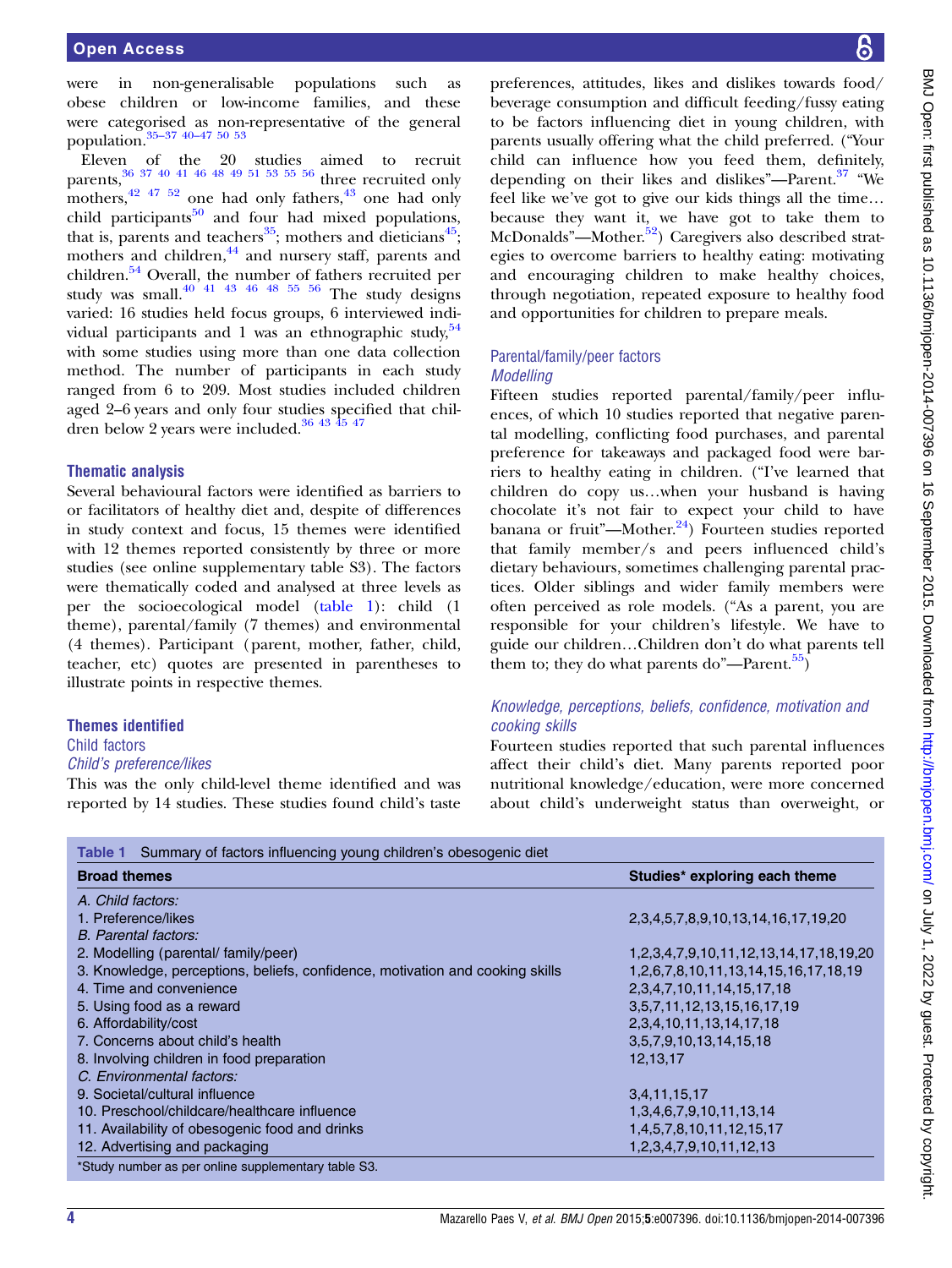were overweight themselves, which limited accurate identification of their child's weight status. Some studies reported unhealthy food preparation and feeding practices, early weaning and early introduction of solids as factors affecting healthy diet in infants and toddlers. ("They talk to you and educate you about nutrition, they teach you…I did not know about the pyramid of food, the amount of bread, the amount of rice and fruit…and that is a big influence"—Mother. $42$ ) One study reported that lack of support, confidence, motivation and cooking skills was a barrier to healthy eating in children. ("The confidence I think could be (a barrier to providing healthy food), yeah, thinking, oh my goodness I'm going to mess that meal up, I'm going to go for the easy option"—Parent.<sup>36</sup>)

#### Time and convenience

Ten studies reported influences on this theme. Parents resorted to convenience food to help them juggle jobs and children's activities, and lack of time clearly influenced parents' choices and affected children's diets. ("It's hard, so you almost give up good eating for activities…so they either eat good and don't get a good activity, or you get a good activity and you eat at McDonald's"—Parent. $\frac{49}{10}$  $\frac{49}{10}$  $\frac{49}{10}$  "I don't cook and I'm the only one who can cook…but I am never there. There will be nights I'll work 18 hours straight and I'll be up at 6:00… and go to work…When I do feed her, it's McDonald's, Burger King, something like that. I can grab and go… because I don't have the time"—Caregiver. $40$ )

#### Using food as a reward

Ten studies reported that parents used obesogenic food as a reward for good behaviour. ("She then asked for a chocolate from the Christmas tree. I said she could have one if she ate a Satsuma first, which she did." "Because she had eaten all of her food, I said, do you want some ice-cream?"—Parent.<sup>[53](#page-7-0)</sup>) This practice could directly increase obesogenic food intake and also make it more desirable for children.

#### Affordability/cost

Nine studies reported the influence of financial constraints. Most of these studies reported that participants felt they could not afford to purchase healthy food for their children, which they perceived to be more expensive than unhealthy food. ("A limited household income should not be the same as living an unhealthy life. The government should subsidise healthy…food." "Healthier food should cost less. I cannot believe that fruit and vegetables should be so terribly expensive"—Parent. $55$ )

### Concerns about child's health

Nine studies reported that parents' or carers' concerns about their child's health influenced their dietary decisions, usually positively but also in some cases adversely. ("…and during some of that time I'll let him eat that without arguing about eating the junk food a lot of times just as long as I know he's filling up on something"—Parent. $40$ )

#### Involving children in food preparation

Three studies reported that involving children in food preparation, being creative with food, making mealtime special (eg, picnic), mealtime rituals and routines, could facilitate healthy eating. ("I try to get them into the kitchen as much as I can, especially if I know that they don't like the dish that I am preparing"—Parent.<sup>51</sup>)

#### Environmental factors Societal/cultural influence

Five studies reported that societal and cultural pressures influenced children's dietary intake while some parents found it difficult to manage without social support. ("Well, I think society has a responsibility for our children's lifestyle, since the politicians make the laws. I believe in early prevention..."—Parent.<sup>55</sup>) Social norms and cultural challenges such as influence of friends and social occasions, social support from grandparents and friends, and SSB consumption at home being a norm in some cultures adversely influenced dietary intakes.("In our culture, children are allowed to have sweets several times a week…it's not a big deal"—Parent.<sup>55</sup>)

#### Preschool/childcare/healthcare influence

Ten studies reported that preschool/childcare and healthcare policies influenced children's dietary intake. Parents and teachers acknowledged that both were role models with collective responsibility towards children and that childcare settings should provide and assist parents to provide healthy food to children. ("When children have chocolate milk or other sugared sweetened beverages at school every day, the preschool will have a stimulating and key role for the intake of sugar"—Parent.<sup>[35](#page-7-0)</sup> "We cannot control what they eat and their diet really depends on the place where they stay during the day"—Parent. $56$ )

Parents expected preschool to also provide them with information on healthy eating, so parents could promote healthy dietary intake within the family unit. ("Preschool affects our children's lifestyle. Children spend all day there…preschools should have the mission to coach parents to raise children with healthy lifestyles... parents groups for instance..."—Parent. $55$ )

#### Availability of obesogenic food and drinks

Ten studies reported that children tend to consume obesogenic food and drink whenever it was available, at home or at school. ("Probably the most obvious thing (influencing a child's food preferences) to me is what is available. If we have certain foods in the house she will eat them, if we don't, she doesn't ask for them"— Parent.<sup>[51](#page-7-0)</sup> "My children only drink cartons of orange juice. I have nothing else"—Parent. $35$ ) Controlling of home and school food environment and limiting the availability/accessibility of unhealthy food was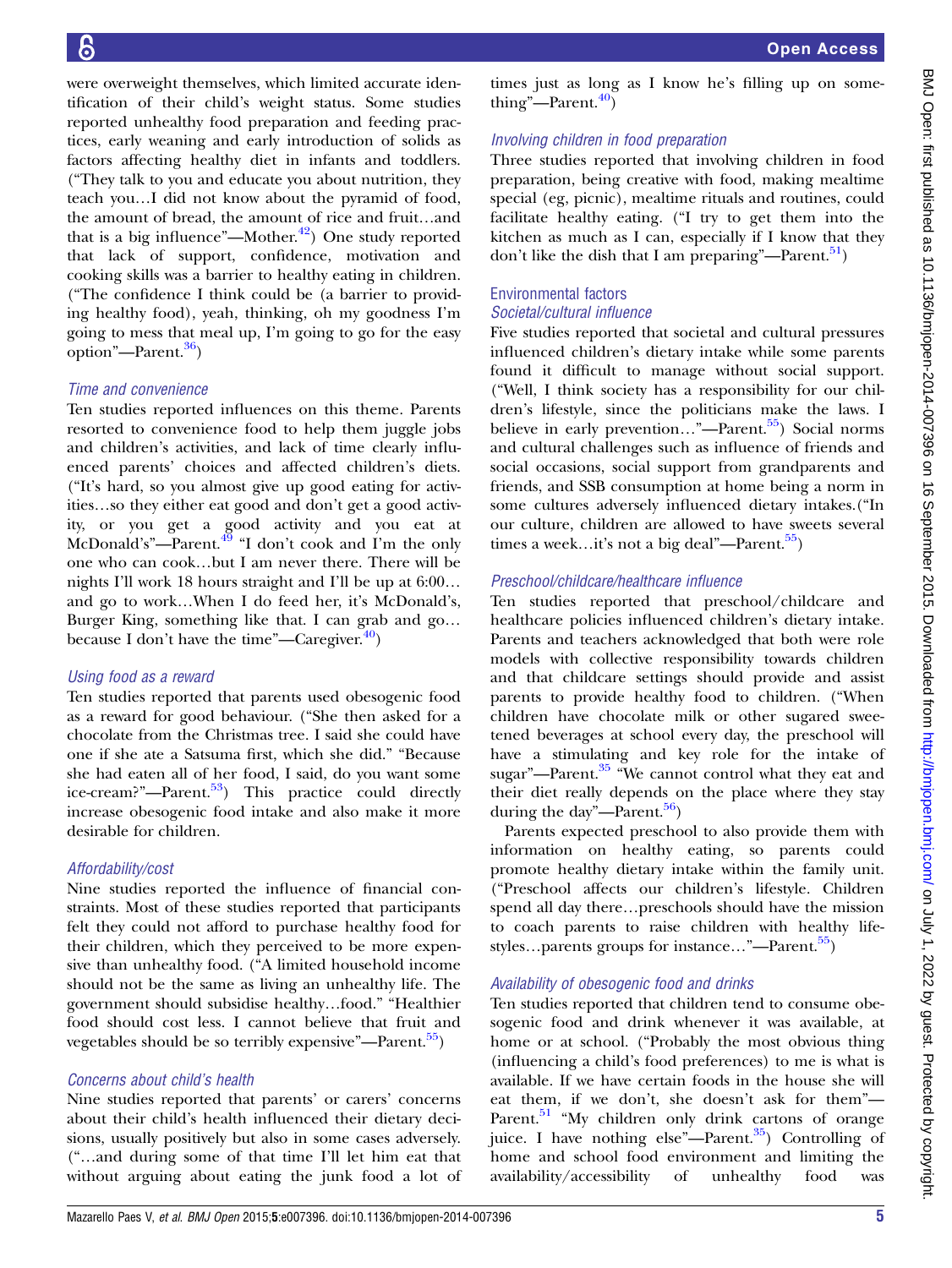considered to facilitate a healthy diet in children. ("I keep an eye on what she actually is eating because I'm sure if I put a big tin of Quality Street out in front of her, she'd quite happy demolish as many as possible"— Parent. $53$ 

#### Advertising and packaging

Ten studies reported that children and parents are influenced by marketing of obesogenic foods. Advertising, food packaging, food placement in supermarkets, and high availability of unhealthy foods in public places made it difficult for parents to make healthy food choices. ("I think when sweets are obviously in the shops and advertising them and the children can see them, it makes it very hard obviously to get away from that with them demanding things like that"—Parent. $36$  "Children are exposed to temptation all of the time, both in the shops, on television and in newspapers"—Parent. $55$ )

#### **DISCUSSION**

Previous systematic reviews have stated that there is lack of evidence on the factors influencing obesogenic dietary intake in young children.<sup>[10 13 14](#page-6-0)</sup> Our systematic review of qualitative evidence identified many behavioural (parent/carer and child) and environmental (home/preschool/childcare and wider environment) factors, reported by parents and carers as influencing obesogenic dietary intake in young preschool-aged children. Almost all of the studies (18/20) were of 'high' methodological quality. Ten of the 12 factors/themes (per socioecological model) were reported by nine or more studies and 2/12 were reported by three and five studies, respectively.

At the child's level; child's dietary preferences/likes were consistently reported by 14 studies as a major factor in child's obesogenic dietary intake. These could be appetite-related behaviours which may be enhanced by environmental influences.[57](#page-7-0) Also, preschool-aged children potentially make inappropriate food choices in the absence of parental supervision. $58$  Child preferences also influenced parental feeding decisions, so promoting an authoritative parenting style in addition to teaching parents easy to cook, tasty, healthy and affordable foods appears to be important.

At the parental/family level, negative parent/family/ peer modelling, lack of knowledge, time constraints, use of food as a reward, affordability and concerns about child's health were studied extensively by more than eight studies each and were identified as influencers of children's obesogenic dietary intake. These findings are consistent with other research on the topic. $10^{10}$   $13^{59}$ Parental, family and peer modelling was reported extensively by 15 studies and strongly influences the child's obesogenic dietary intake. Hence, promoting parental positive modelling should be included in any intervention. Quantitative evidence has shown that early weaning from exclusive breastfeeding $60$  and introduction to

non-core foods early $6162$  was significantly associated with increased obesogenic dietary intake in young children. Studies have shown that dietary intake of children is dependent on who feeds the child. $63$  We found that choice of obesogenic dietary intake in children had influences from social, environmental and behavioural domains. Recent qualitative studies have also reported similar findings.[35 64](#page-7-0)–<sup>69</sup> Preschool-aged children rely on their parents or carers for food and some children may be more vulnerable to parental unhealthy feeding habits and strategies.

Maternal factors were studied more extensively than those of paternal or other carers; perhaps this is because mothers spend more time with their preschoolers and it is easier to recruit mothers to studies. Also, evidence suggests that maternal factors are associated with increased  $\frac{3646}{200}$  in children.<sup>70</sup>  $\frac{71}{1}$  Three studies in our review reported that children who were involved in the food preparation ate healthy meals. This was also the conclu-sion of a recent qualitative study.<sup>[72](#page-8-0)</sup> We also found that parents who recognised childhood obesity as a problem tried to promote healthy eating habits in their children. So improving parent's identification and understanding of obesity may be a useful intervention strategy.

At the environmental level; availability of obesogenic food/drinks, advertising, societal, cultural and preschool/childcare influences were identified as factors influencing obesogenic dietary intake in children. Quantitative evidence shows a positive association with availability and obesogenic dietary behaviours $^{73}$  $^{73}$  $^{73}$  and that home food availability mediates the association between maternal nutrition knowledge and child's diet.<sup>[74](#page-8-0)</sup> We found that parents could make changes to the home food environment to promote a healthy diet. Our review also found that parents expect day care/preschool providers, paediatricians and policymakers to help improve their nutritional knowledge and the child's dietary intake. Perhaps capacity building and training of staff at nursery/preschool, and developing interventions integrating social class and culture into ecological frameworks, may be effective in obesity prevention through the identification and development of culturally sensitive nutritional information.<sup>75</sup> <sup>76</sup> Environmental factors such as supermarkets/convenience stores (food placement, offers), food pricing, food availability and food advertising influence the child's diet. It would be useful to investigate whether changing environmental determinants such as advertising, marketing, packaging, pricing and food positioning could reduce obesogenic dietary intake in young children.[77 78](#page-8-0)

The collective findings of our review concur with the larger body of evidence in older children and adolescents that knowledge, taste preferences, school policies, parental modelling, influence of peers, availability and accessibility all influence eating behaviours.<sup>20</sup> [79](#page-8-0)-82 Our findings are also similar to those of a recent Australian qualitative study and a systematic review which investigated only parental influences on dietary intake in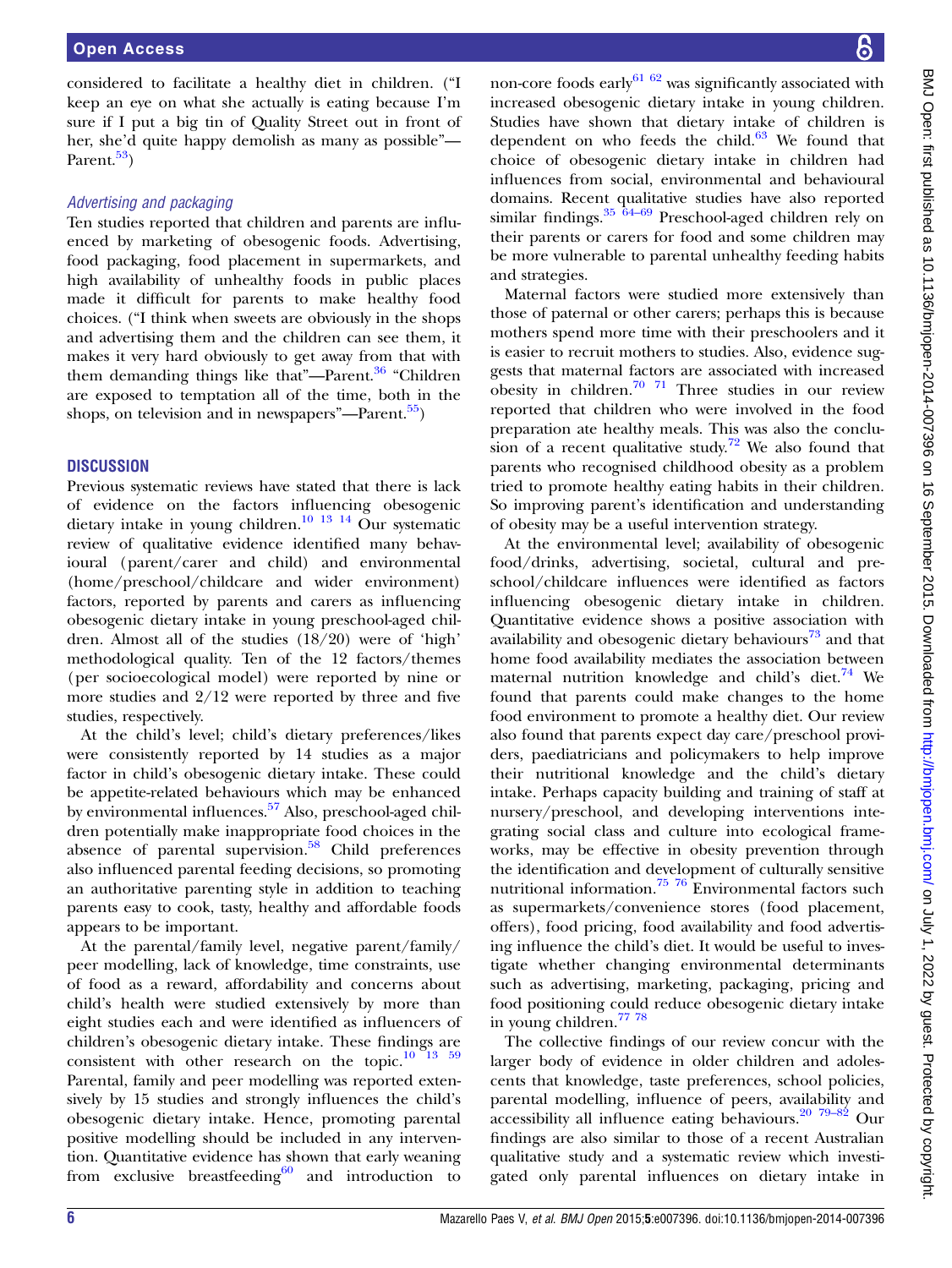<span id="page-6-0"></span>children aged 2–5 years and highlighted the following factors: cultural differences, parental attitudes, perceptions and concerns; barriers faced by lower income families to providing healthy foods; using food to shape child's behaviour; lack of understanding of weight status and obesity consequences; inappropriate parent feeding practices and nutrition knowledge. $3272$  $3272$ 

#### STRENGTHS AND WEAKNESSES OF THE REVIEW

To the best of our knowledge, this is the first systematic review of qualitative evidence on the factors influencing obesogenic dietary intake in preschool-aged children. We conducted a comprehensive search without period or language restrictions, as well as handsearched and contacted authors of included studies to identify relevant literature. We also followed preset inclusion criteria and systematic review procedures throughout to minimise selection and reviewer-related biases. All but 2 of the 20 included studies were assessed to be of 'high' methodological quality and only 2 were of 'intermediate' quality. Ten of the 12 factors/themes were consistently reported by at least nine studies. Seventeen of the 20 studies were published after 2003, indicating that most research on this topic is contemporary. Relevant studies up to June 2014 have been included in our review and this may be a limitation, but we believe that recent qualitative studies will not significantly alter our conclusions. Studies included in this review were almost all from developed countries, although a few were set in the UK. Furthermore, very few fathers or carers were included as participants, which limits the scope of the findings.

#### **CONCLUSIONS**

There is consistent qualitative evidence that several factors at various levels of the socio-ecological model (child, parent and environment), influence obesogenic dietary intake, although modelling appears to have the most influence. These findings support the rationale for the design and testing of multilevel interventions to reduce obesogenic dietary intake in young preschool age children. Such interventions should also target the barriers to healthy eating—affordability, convenience, modelling, education, child preference, availability and advertising.

Acknowledgements The authors sincerely thank the following collaborators on the project: Dr Helen Moore for performing the search in electronic databases; Mrs Claire O'Malley and Dr Kathryn Hesketh for helping with the screening of titles and abstracts; Dr Esther van Sluijis, Professor Carolyn Summerbell and Professor Simon Griffin for their comments and guidance through the project. They also thank the following from the University of Cambridge: Mrs Sheila Palmer and Miss Isla Kuhn for their help with literature sourcing; Professor Carol Brayne, Dr Louise Lafortune, Ms Francis Cater and Ms Judith Willows for their help and support throughout.

Contributors VMP was the lead reviewer with RL as the paired senior reviewer and overall obesity project lead. KKO reviewed and edited the manuscript. All the authors contributed to the study design, critical revision of the manuscript and approved the final version.

Funding This independent research is funded by the National Institute of Health Research, School for Public Health Research (NIHR SPHR). The National Institute for Health Research's School for Public Health Research (NIHR SPHR) is a partnership between the Universities of Sheffield, Bristol, Cambridge, UCL; The London School for Hygiene and Tropical Medicine; The Peninsula College of Medicine and Dentistry; the LiLaC collaboration between the Universities of Liverpool and Lancaster and Fuse; The Centre for Translational Research in Public Health, a collaboration between Newcastle, Durham, Northumbria, Sunderland and Teesside Universities. The work was undertaken under the auspices of the Centre for Diet and Activity Research (CEDAR), a UKCRC Public Health Research Centre of Excellence which is funded by the British Heart Foundation, Cancer Research UK, Economic and Social Research Council, Medical Research Council, the National Institute for Health Research, and the Wellcome Trust (RES-590-28-0002).

Competing interests None declared.

Provenance and peer review Not commissioned; externally peer reviewed.

Data sharing statement No additional data are available.

Open Access This is an Open Access article distributed in accordance with the Creative Commons Attribution Non Commercial (CC BY-NC 4.0) license, which permits others to distribute, remix, adapt, build upon this work noncommercially, and license their derivative works on different terms, provided the original work is properly cited and the use is non-commercial. See: [http://](http://creativecommons.org/licenses/by-nc/4.0/) [creativecommons.org/licenses/by-nc/4.0/](http://creativecommons.org/licenses/by-nc/4.0/)

#### **REFERENCES**

- Ogden CL, Carroll MD, Kit BK, et al. Prevalence of obesity and trends in body mass index among US children and adolescents, 1999–2010. [JAMA](http://dx.doi.org/10.1001/jama.2012.40) 2012;307:483–90.
- 2. de Onis M, Blössner M, Borghi E. Global prevalence and trends of overweight and obesity among preschool children. [Am J Clin Nutr](http://dx.doi.org/10.3945/ajcn.2010.29786) 2010;92:1257–64.
- The Health and Social Care Information Centre LS. National Child Measurement Programme: England, 2012/13 school year; December 2013. 2013. [http://www.hscic.gov.uk/catalogue/](http://www.hscic.gov.uk/catalogue/PUB13115/nati-chil-meas-prog-eng-2012–2013-rep.pdf) [PUB13115/nati-chil-meas-prog-eng-2012](http://www.hscic.gov.uk/catalogue/PUB13115/nati-chil-meas-prog-eng-2012–2013-rep.pdf)–2013-rep.pdf
- 4. Cunningham SA, Kramer MR, Narayan KMV. Incidence of childhood obesity in the United States. [N Engl J Med](http://dx.doi.org/10.1056/NEJMoa1309753) 2014;370:403-11.
- 5. WHO. Diet, nutrition and the prevention of chronic diseases; Report of a joint WHO/FAO expert consultation. Geneva; World Health Organization, 2003.
- 6. Lobstein T, Baur L, Uauy R. Obesity in children and young people: a crisis in public health. [Obes Rev](http://dx.doi.org/10.1111/j.1467-789X.2004.00133.x) 2004;5(Suppl 1):4-104.
- 7. Waters E, de Silva-Sanigorski A, Hall BJ, et al. Interventions for preventing obesity in children. [Cochrane Database Syst Rev](http://dx.doi.org/10.1002/14651858.CD001871.pub3) 2011; (12):CD001871.
- 8. Lakshman R, Elks CE, Ong KK. Childhood obesity. [Circulation](http://dx.doi.org/10.1161/CIRCULATIONAHA.111.047738) 2012;126:1770–9.
- 9. Li B, Adab P, Cheng KK. Family and neighborhood correlates of overweight and obesogenic behaviors among Chinese children. [Int J](http://dx.doi.org/10.1007/s12529-013-9333-y) [Behav Med](http://dx.doi.org/10.1007/s12529-013-9333-y) 2014;21:700–9.
- 10. De Craemer M, De Decker E, De Bourdeaudhuij I, et al. Correlates of energy balance-related behaviours in preschool children: a systematic review. [Obes Rev](http://dx.doi.org/10.1111/j.1467-789X.2011.00941.x) 2012;13:13-28.
- 11. De Craemer M, Lateva M, Iotova V, et al. Differences in energy balance-related behaviours in European preschool children: the ToyBox-study. [PLoS ONE](http://dx.doi.org/10.1371/journal.pone.0118303) 2015;10:e0118303.
- 12. Jones RA, Hinkley T, Okely AD, et al. Tracking physical activity and sedentary behavior in childhood: a systematic review. [Am J Prev](http://dx.doi.org/10.1016/j.amepre.2013.03.001) [Med](http://dx.doi.org/10.1016/j.amepre.2013.03.001) 2013;44:651–8.
- 13. te Velde SJ, van Nassau F, Uijtdewilligen L, et al. Energy balance-related behaviours associated with overweight and obesity in preschool children: a systematic review of prospective studies. [Obes Rev](http://dx.doi.org/10.1111/j.1467-789X.2011.00960.x) 2012;13:56–74.
- 14. Hesketh KD, Campbell KJ. Interventions to prevent obesity in 0– 5-year-olds: an updated systematic review of the literature. [Obesity](http://dx.doi.org/10.1038/oby.2009.429) [\(Silver Spring\)](http://dx.doi.org/10.1038/oby.2009.429) 2010;18(Suppl 1):S27–35.
- 15. te Velde SJ, Singh A, Chinapaw M, et al. Energy balance related behaviour: personal, home- and friend-related factors among schoolchildren in Europe studied in the ENERGY-project. [PLoS](http://dx.doi.org/10.1371/journal.pone.0111775) [ONE](http://dx.doi.org/10.1371/journal.pone.0111775) 2014;9:e111775.
- 16. Kremers SP, de Bruijn GJ, Visscher TL, et al. Environmental influences on energy balance-related behaviors: a dual-process view. [Int J Behav Nutr Phys Act](http://dx.doi.org/10.1186/1479-5868-3-9) 2006;3:9.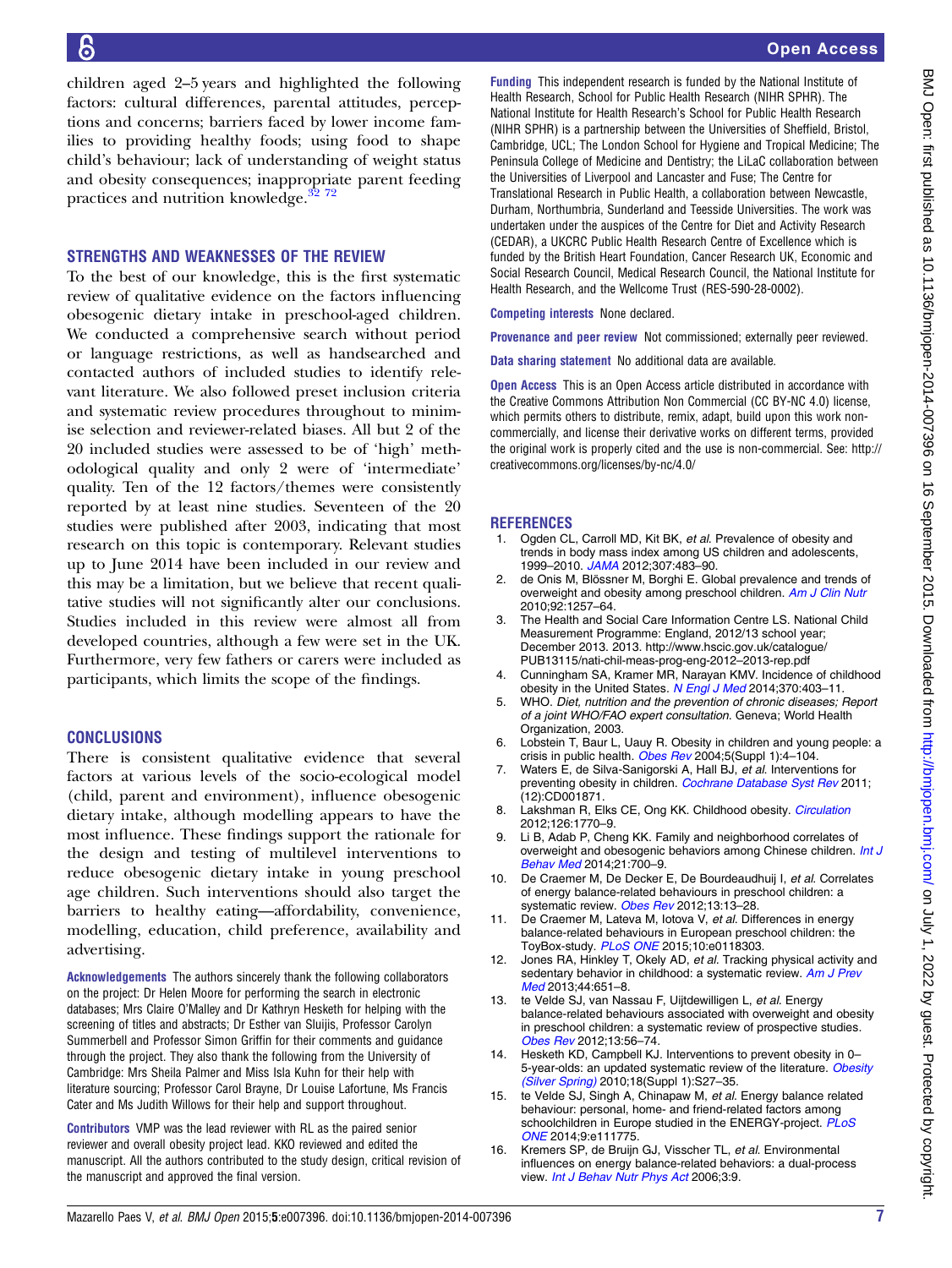# <span id="page-7-0"></span>Open Access

- DeBoer MD, Scharf RJ, Demmer RT. Sugar-sweetened beverages and weight gain in 2- to 5-year-old children. [Pediatrics](http://dx.doi.org/10.1542/peds.2013-0570) 2013;132:413–20.
- 18. Papandreou D, Andreou E, Heraclides A, et al. Is beverage intake related to overweight and obesity in school children? Hippokratia 2013;17:42–6.
- 19. Mathias KC, Slining MM, Popkin BM. Foods and beverages associated with higher intake of sugar-sweetened beverages. [Am J](http://dx.doi.org/10.1016/j.amepre.2012.11.036) [Prev Med](http://dx.doi.org/10.1016/j.amepre.2012.11.036) 2013;44:351–7.
- 20. Shepherd J, Harden A, Rees R, et al. Young people and healthy eating: a systematic review of research on barriers and facilitators. [Health Educ Res](http://dx.doi.org/10.1093/her/cyh060) 2006;21:239–57.
- 21. Reilly JJ, Kelly J. Long-term impact of overweight and obesity in childhood and adolescence on morbidity and premature mortality in adulthood: systematic review. [Int J Obes \(Lond\)](http://dx.doi.org/10.1038/ijo.2010.222) 2011;35:891-8.
- 22. Han JC, Lawlor DA, Kimm SY. Childhood obesity. [Lancet](http://dx.doi.org/10.1016/S0140-6736(10)60171-7) 2010;375:1737–48.
- 23. Ambrosini GL. Childhood dietary patterns and later obesity: a review of the evidence. [Proc Nutr Soc](http://dx.doi.org/10.1017/S0029665113003765) 2014;73:137-46.
- 24. WHO. World Health Organization: Report of the first meeting of the ad hoc working group on science and evidence for ending childhood obesity; 2014. Geneva, Switzerland, 18–20 June 2014.
- 25. Kelder SH, Perry CL, Klepp KI, et al. Longitudinal tracking of adolescent smoking, physical activity, and food choice behaviors. [Am J Public Health](http://dx.doi.org/10.2105/AJPH.84.7.1121) 1994;84:1121–6.
- 26. Northstone K, Emmett PM. Are dietary patterns stable throughout early and mid-childhood? A birth cohort study. [Br J Nutr](http://dx.doi.org/10.1017/S0007114508968264) 2008;100:1069–76.
- 27. Mikkila V, Rasanen L, Raitakari OT, et al. Consistent dietary patterns identified from childhood to adulthood: the cardiovascular risk in Young Finns Study. [Br J Nutr](http://dx.doi.org/10.1079/BJN20051418) 2005;93:923-31.
- 28. Marshall TA. Preventing dental caries associated with sugar-sweetened beverages. [J Am Dent Assoc](http://dx.doi.org/10.14219/jada.archive.2013.0033) 2013;144:1148-52.
- 29. Catteau C, Trentesaux T, Delfosse C, et al. [Consumption of fruit juices and fruit drinks: impact on the health of children and teenagers, the dentist's point of view]. [Arch Pediatr](http://dx.doi.org/10.1016/j.arcped.2011.11.011) 2012;19:118-24.
- 30. Martin J, Chater A, Lorencatto F. Effective behaviour change techniques in the prevention and management of childhood obesity. [Int J Obes](http://dx.doi.org/10.1038/ijo.2013.107) 2013;37:1287–94.
- 31. Nixon CA, Moore HJ, Douthwaite W, et al. Identifying effective behavioural models and behaviour change strategies underpinning preschool- and school-based obesity prevention interventions aimed at 4–6-year-olds: a systematic review. [Obes Rev](http://dx.doi.org/10.1111/j.1467-789X.2011.00962.x) 2012;13:106–17.
- 32. Peters J, Parletta N, Campbell K, et al. Parental influences on the diets of 2- to 5-year-old children: systematic review of qualitative research. [J Early Child Res](http://dx.doi.org/10.1177/1476718X13492940) 2014;12:3-19.
- 33. Lakshman R, Mazarello Paes V, Hesketh K, et al. Protocol for systematic reviews of determinants/correlates of obesity-related dietary and physical activity behaviors in young children (preschool 0 to 6 years): evidence mapping and syntheses. [Syst Rev](http://dx.doi.org/10.1186/2046-4053-2-28) 2013;2:28.
- 34. Evidence for Policy and Practice Information (EPPI) and Co-ordinating Centre IoE, University of London. EPPI–Centre Methods for Conducting Systematic Reviews. March 2007, Updated 2010. [http://eppi.ioe.ac.uk/cms/LinkClick.aspx?](http://eppi.ioe.ac.uk/cms/LinkClick.aspx?fileticket=hQBu8y4uVwI%3d&tabid=1919&mid=6163) [fileticket=hQBu8y4uVwI%3d&tabid=1919&mid=6163](http://eppi.ioe.ac.uk/cms/LinkClick.aspx?fileticket=hQBu8y4uVwI%3d&tabid=1919&mid=6163)
- 35. De Craemer M, De Decker E, De Bourdeaudhuij I, et al. Physical activity and beverage consumption in preschoolers: focus groups with parents and teachers. **[BMC Public Health](http://dx.doi.org/10.1186/1471-2458-13-278) 2013**;13:278.
- 36. Hayter AKM, Draper AK, Ohly HR, et al. A qualitative study exploring parental accounts of feeding pre-school children in two low-income populations in the UK. [Matern Child Nutr](http://dx.doi.org/10.1111/mcn.12017) 2015;11:371–84.
- 37. Petrunoff NA, Wilkenfeld RL, King LA, et al. 'Treats', 'sometimes foods', 'junk': a qualitative study exploring 'extra foods' with parents of young children. [Public Health Nutr](http://dx.doi.org/10.1017/S1368980012005095) 2014;17:979-86.
- 38. Thomas J, Harden A. Methods for the thematic synthesis of qualitative research in systematic reviews. [BMC Med Res Methodol](http://dx.doi.org/10.1186/1471-2288-8-45) 2008;8:45.
- 39. Gale N, Heath G, Cameron E, et al. Using the framework method for the analysis of qualitative data in multi-disciplinary health research. [BMC Med Res Methodol](http://dx.doi.org/10.1186/1471-2288-13-117) 2013;13:117.
- 40. Omar MA, Coleman G, Hoerr S. Healthy eating for rural low-income toddlers: caregivers' perceptions. [J Community Health Nurs](http://dx.doi.org/10.1207/S15327655JCHN1802_03) 2001;18:93–106.
- 41. Bolling C, Crosby L, Boles R, et al. How pediatricians can improve diet and activity for overweight preschoolers: a qualitative study of parental attitudes. [Acad Pediatr](http://dx.doi.org/10.1016/j.acap.2009.01.010) 2009;9:172-8.
- 42. Lindsay AC, Sussner KM, Greaney ML, et al. Influence of social context on eating, physical activity, and sedentary behaviors of Latina mothers and their preschool-age children. [Health Educ Behav](http://dx.doi.org/10.1177/1090198107308375) 2009;36:81–96.
- 43. A Horodynski M, Arndt MJ. "Eating-together" mealtimes with African-American fathers and their toddlers. [Appl Nurs Res](http://dx.doi.org/10.1016/j.apnr.2004.05.002) 2005;18:106–9.
- 44. Sherry B, McDivitt J, Birch LL, et al. Attitudes, practices, and concerns about child feeding and child weight status among socioeconomically diverse white, Hispanic, and African-American mothers. [J Am Diet Assoc](http://dx.doi.org/10.1016/j.jada.2003.11.012) 2004;104:215-21.
- 45. Baughcum AE, Burklow KA, Deeks CM, et al. Maternal feeding practices and childhood obesity: a focus group study of low-income mothers. [Arch Pediatr Adolesc Med](http://dx.doi.org/10.1001/archpedi.152.10.1010) 1998;152:1010–14.
- 46. Styles JL, Meier A, Sutherland LA, et al. Parents' and caregivers' concerns about obesity in young children: a qualitative study. [Fam](http://dx.doi.org/10.1097/01.FCH.0000290541.02834.e0) [Community Health](http://dx.doi.org/10.1097/01.FCH.0000290541.02834.e0) 2007;30:279-95.
- 47. Auld GW, Morris M. Infant/toddler feeding practices of adolescent mothers: ethnic differences and intergenerational involvement. [Fam](http://dx.doi.org/10.1177/1077727X94232003) [Cons Sci Res J](http://dx.doi.org/10.1177/1077727X94232003) 1994;23:118–34.
- 48. Rodriguez-Oliveros G, Haines J, Ortega-Altamirano D, et al. Obesity determinants in Mexican preschool children: parental perceptions and practices related to feeding and physical activity. [Arch Med Res](http://dx.doi.org/10.1016/j.arcmed.2011.10.006) 2011;42:532–9.
- 49. Tucker P, Irwin JD, He M, et al. Preschoolers' dietary behaviours: parents' perspectives. [Can J Diet Pract Res](http://dx.doi.org/10.3148/67.2.2006.67) 2006;67:67-71.
- 50. Fitzgerald E, Bunde-Birouste A, Webster E. Through the eyes of children: engaging primary school-aged children in creating supportive school environments for physical activity and nutrition. Health Promot J Aust 2009;20:127–32.
- 51. Campbell KJ, Crawford DA, Hesketh KD. Australian parents' views on their 5–6-year-old children's food choices. [Health Promot Int](http://dx.doi.org/10.1093/heapro/dal035) 2007;22:11–18.
- 52. Pagnini DL, Wilkenfeld RL, King LA, et al. Mothers of pre-school children talk about childhood overweight and obesity: the weight of opinion study. [J Paediatr Child Health](http://dx.doi.org/10.1111/j.1440-1754.2007.01199.x) 2007;43:806–10.
- 53. Carnell S, Cooke L, Cheng R, et al. Parental feeding behaviours and motivations. A qualitative study in mothers of UK pre-schoolers. [Appetite](http://dx.doi.org/10.1016/j.appet.2011.08.009) 2011;57:665–73.
- 54. Lloyd-Williams F, Bristow K, Capewell S, et al. Young children's food in Liverpool day-care settings: a qualitative study of pre-school nutrition policy and practice. [Public Health Nutr](http://dx.doi.org/10.1017/S1368980011000619) 2011;14:1858–66.
- 55. Stenhammar C, Wells M, Ahman A, et al. 'Children are exposed to temptation all the time'—parents' lifestyle-related discussions in focus groups. [Acta Paediatr](http://dx.doi.org/10.1111/j.1651-2227.2011.02446.x) 2012;101:208–15.
- 56. Haerens L, De Bourdeaudhuij I, Barba G, et al. Developing the IDEFICS community-based intervention program to enhance eating behaviors in 2- to 8-year-old children: findings from focus groups with children and parents. [Health Educ Res](http://dx.doi.org/10.1093/her/cyn033) 2009;24: 381–93.
- 57. Dubois L, Diasparra M, Bedard B, et al. Genetic and environmental influences on eating behaviors in 2.5- and 9-year-old children: a longitudinal twin study. [Int J Behav Nutr Phys Act](http://dx.doi.org/10.1186/1479-5868-10-134) 2013;10:134.
- 58. Briefel RR, Crepinsek MK, Cabili C, et al. School food environments and practices affect dietary behaviors of US public school children. [J Am Diet Assoc](http://dx.doi.org/10.1016/j.jada.2008.10.059) 2009;109:S91–107.
- 59. Maliwichi L, Nesengani A. An investigation into child feeding practices of young mothers from Tshilata village, Vuwani, Limpopo province, South Africa. Ann Nutr Metab 2013;63:543.
- 60. Brekke HK, van Odijk J, Ludvigsson J. Predictors and dietary consequences of frequent intake of high-sugar, low-nutrient foods in 1-year-old children participating in the ABIS study. [Br J Nutr](http://dx.doi.org/10.1017/S0007114507244460) 2007;97:176–81.
- 61. Koh GA, Scott JA, Oddy WH, et al. Exposure to non-core foods and beverages in the first year of life: results from a cohort study. [Nutr](http://dx.doi.org/10.1111/j.1747-0080.2010.01445.x) [Diet](http://dx.doi.org/10.1111/j.1747-0080.2010.01445.x) 2010;67:137–42.
- 62. Campbell KJ, Lioret S, McNaughton SA, et al. A parent-focused intervention to reduce infant obesity risk behaviors: a randomized trial. [Pediatrics](http://dx.doi.org/10.1542/peds.2012-2576) 2013;131:652-60.
- 63. Wasser HM, Thompson AL, Maria Siega-Riz A, et al. Who's feeding baby? Non-maternal involvement in feeding and its association with dietary intakes among infants and toddlers. [Appetite](http://dx.doi.org/10.1016/j.appet.2013.06.096) 2013;71:7-15.
- Beck AL, Takayama JI, Halpern-Felsher B, et al. Understanding how Latino parents choose beverages to serve to infants and toddlers. Matern Child Health J 2014;18:1308–15.
- 65. Hoare A, Virgo-Milton M, Boak R, et al. A qualitative study of the factors that influence mothers when choosing drinks for their young children. **[BMC Res Notes](http://dx.doi.org/10.1186/1756-0500-7-430)** 2014;7:430.
- 66. Goto K, Ominami C, Song CY, et al. Globalization, localization and food culture: perceived roles of social and cultural capitals in healthy child feeding practices in Japan. [Glob Health Promot](http://dx.doi.org/10.1177/1757975913511133) 2014;21:50-8.
- 67. Lindsay A, Greaney M, Sussner K, et al. Socio-cultural, organizational, and community level influences on physical activity levels of Latino preschool-aged children: a qualitative study. Ann Nutr Metab 2013;63:432.